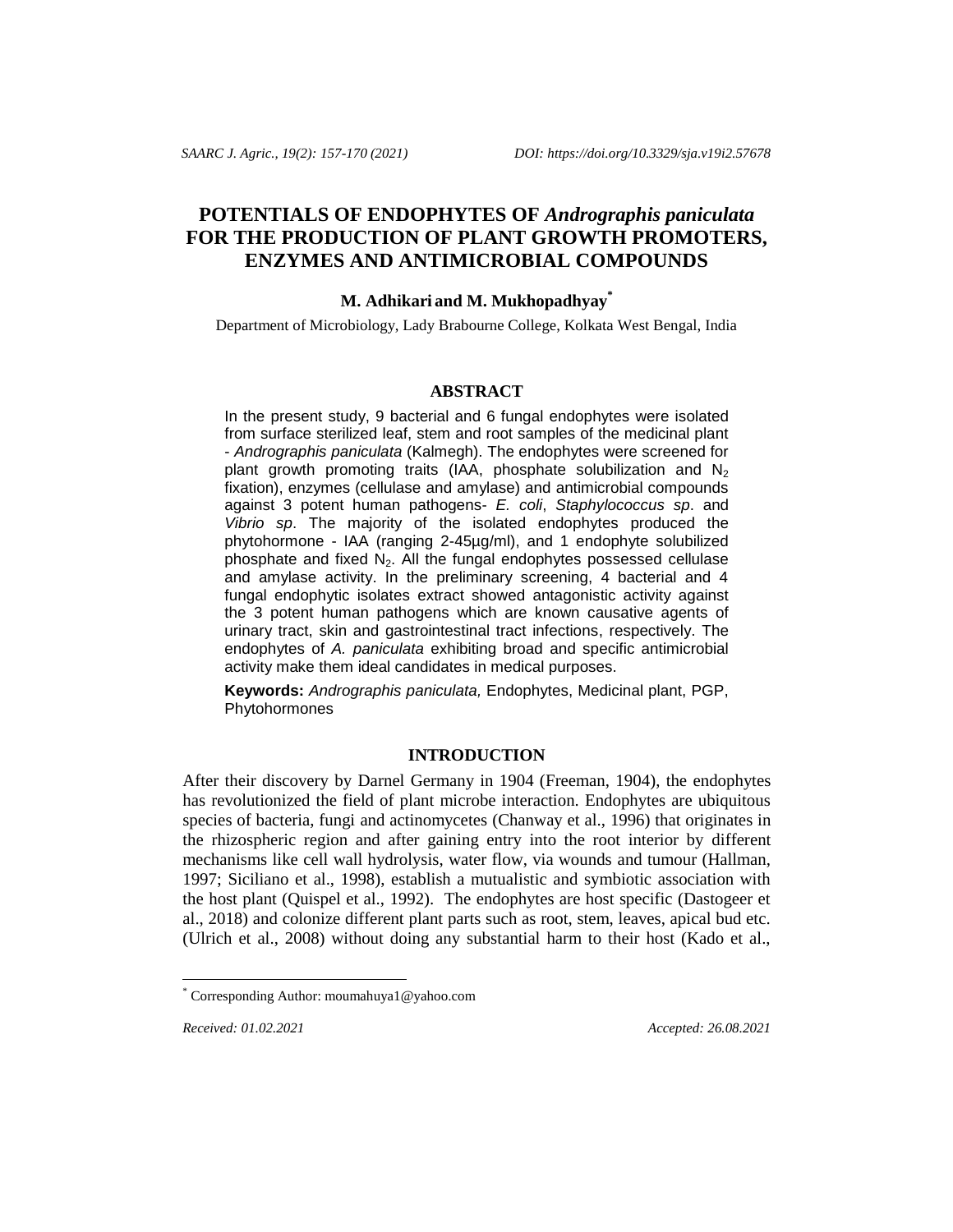1992), but provide their host with a ton of benefits in the form of plant nutrients (Chen et al., 1995), phytohormones (Shi et al., 2009), enzymes (Uzma et al., 2016) pest and pathogen resistance and stress tolerance (Yaish et al., 2015) etc.

The endophytes aid in various plant growth promoting (PGP) abilities to the host plant in form of phytohormones such as indole 3 acetic acid, gibberellins, cytokinins (Ali et al., 2017); mineral nutrient assimilation such as  $N_2$  fixation and phosphate solubilization etc. Apart from the plant synthesized phytohormones, the endophyte produce phytohormones like indole 3 acetic acid (IAA) in a L-tryptophan dependent pathway which imparts additive growth promoting abilities to the host (Bal et al., 2013), by enhancing cell elongation, cell division and promoting tissue differentiation etc (Taghavi et al., 2009). Atmospheric nitrogen  $(N_2)$ , is a limiting nutrient element to plant due to their inability to fix it, hence, the plants have to rely upon the rhizospheric microorganisms and chemical fertilizers for  $N_2$  supply. Recently, the endophytes are emerging as beneficial alternative source of  $N_2$ (Muangthong et al., 2015), because the plant interior with low partial  $O_2$  pressure and sufficient  $N_2$  accessibility, serve as a homely niche for  $N_2$  fixation (James and Olivares, 1998). The endophyte fixed  $N_2$  is required for plant growth and development without any persistent environmental hazards in the form of underground water contamination and greenhouse gas emission, as evident in chemical fertilizers. Phosphorus (P) is an essential primary nutrient element in the form of ATP, sugar and nucleotides in plants (Saber et al., 2005) as well as for secondary metabolic processes like terpenoid biosynthesis, isopentenyl pyrophosphate, precursor of andrographolide (Vickery and Vickery, 1986; Dubay et al., 2003), bioactive compounds of medicinal plant *Salvia miltiorrhiza* (Lu et al*.,* 2013), and *Lens culinaris* (Sarker and Karmoker, 2011). The application of chemical P fertilizers although increased the essential oil content of *Mentha piperita* (Sulandjari et al., 2007) and sunflower (Bahl et al., 2000), but they contain maximum amount of soluble inorganic phosphate, which gets immobilized and unavailable to the plants. Alternatively, rhizobacteria were also used for phosphate mobilization and increased upland crop yields (Goldstein et al., 1986). But nowadays, P solubilization by endophytes is well documented in crop plants like wheat (Jha and Kumar, 2009) and rice (He and Zhu, 1998) via release of protons, chelating agents and organic acids (Hussain et al., 2013) which helps in plant growth and development, pathogen resistance efficiently.

Apart from various primary and secondary metabolites, antioxidants, anticancer agents (Gunatilaka et al., 2006), the endophytic fungi also serves as potential sources of industrially relevant enzymes with valuable roles in biotechnology. They produce hydrolases like pectinase, lipase, proteinase, amylase, laccase, xylanase etc. extracellularly to resist pathogen invasion and nutrient acquisition from the host (Sunitha et al., 2013) which are available to the mankind with industrial and biomedical potentialities (Strobbel et al., 2003).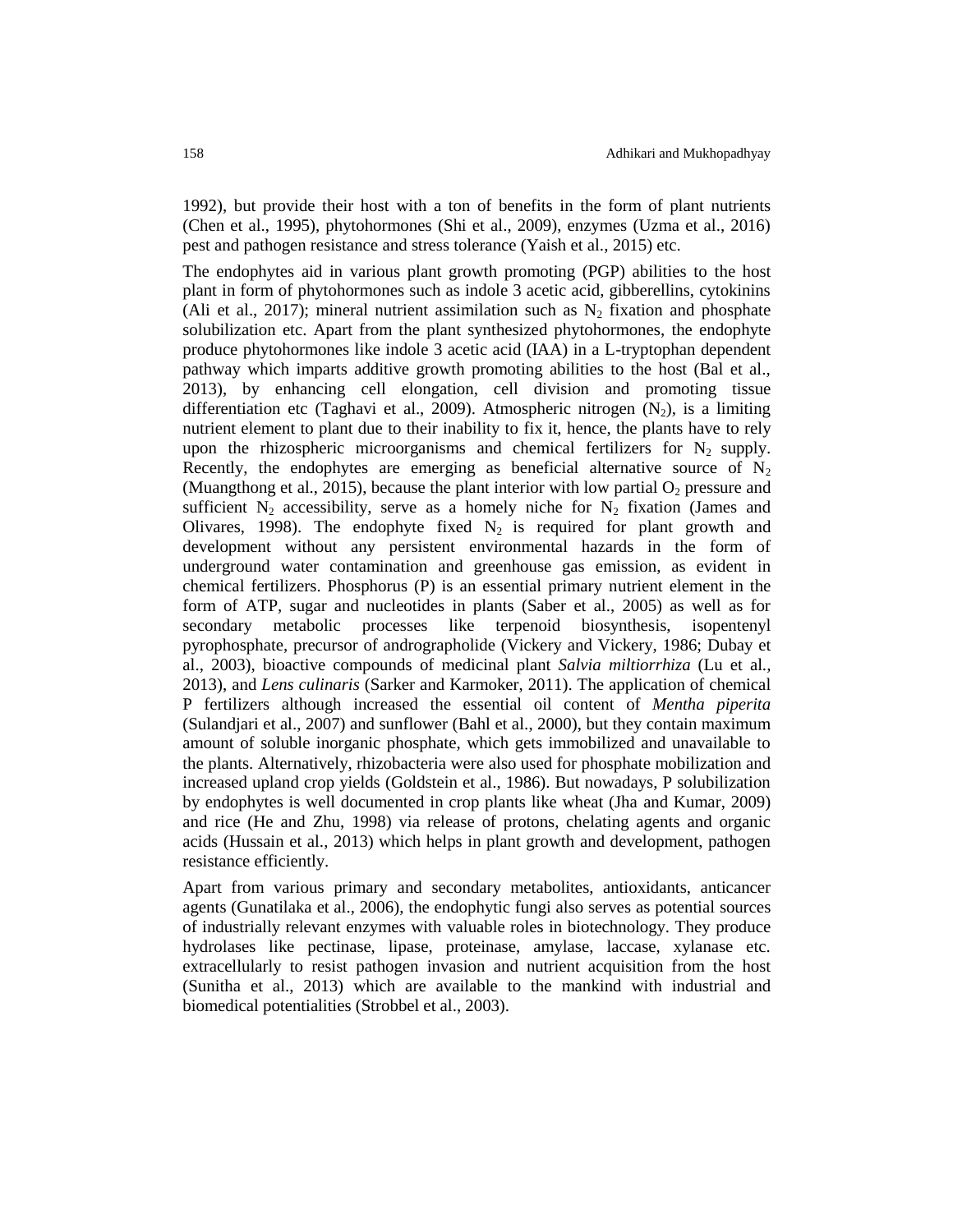In a study by Farnsworth et al*.* (1990), it is observed that an estimation of WHO has clearly reported that approx. 80% population of the developing countries use traditional medicinal plants for primary health care needs, which is also getting in demand in developed countries due to their non-toxicity, abundance and affordable costs. Microorganisms have had promising use since decades as disease control agents. Recently endophytes of medicinal plants are also gaining importance in medical applications such as antibiotics, antivirals, antidiabetic and anticancer agent etc. production (Guo et al., 2010). The endophytes of medicinal plants, *G.mangostana* of Indonesia (Radji et al., 2014), *Catharanthus roseus* (Mukhopadhyay and Adhikari, 2020) etc. are shown to have diverse antimicrobial activity and resisted the growth of potential human pathogens.

*Andrographis paniculata* (commonly known as Kalmegh) is extensively used in India, China and South East Asia as a household medicine. Studies have reported that this herb has promising results in the treatment of fatal diseases like meningitis, acute hepatitis, influenza, malaria etc (Rao et al., 2014) and is widely used in the prevention of gastrointestinal, respiratory and urinary tract infections (Xu et al., 2006; Zhang et al., 2009). However, very little studies have focused on the abilities of the endophytes of *Andrographis paniculata* to resist against pathogenic infections (Arunachalam et al., 2010; Gusmaini et al., 2013).

Our current study focuses on the isolation of endophytes from medicinal plant - *Andrographis paniculata* and exploring their potential for plant growth promoters, extracellular enzymes and antimicrobial compounds.

#### **MATERIALS AND METHODS**

### **Collection of plant materials**

Intact healthy *Andrographis paniculata* plant samples were collected from the local area and taken aseptically to the laboratory.

## **Surface Sterilization and Isolation of endophytes**

From the plant samples, 1g each of stem, root and leaf was taken and thoroughly washed in running tap water and Tween 20 solution by vigorous shaking. This was followed by washing with sterile distilled water, and finally dipped in 70% ethanol for 3-5 minutes. Further, the roots were treated with 1% sodium hypochlorite solution for 2 minutes and rinsed 2-3 times with sterile Milli-Q water following (Sucuia and Cornea, 2019). The sterilized samples were then ground to prepare slurry and various dilutions were prepared with 0.85% sterile saline water. From the prepared dilutions, 0.1 ml was dispensed on Nutrient agar and Czapek Dox agar plates and incubated at 37 °C for 24 h. After the incubation period, the endophyte colonies were selectively isolated and further examined by staining and microscopic analysis.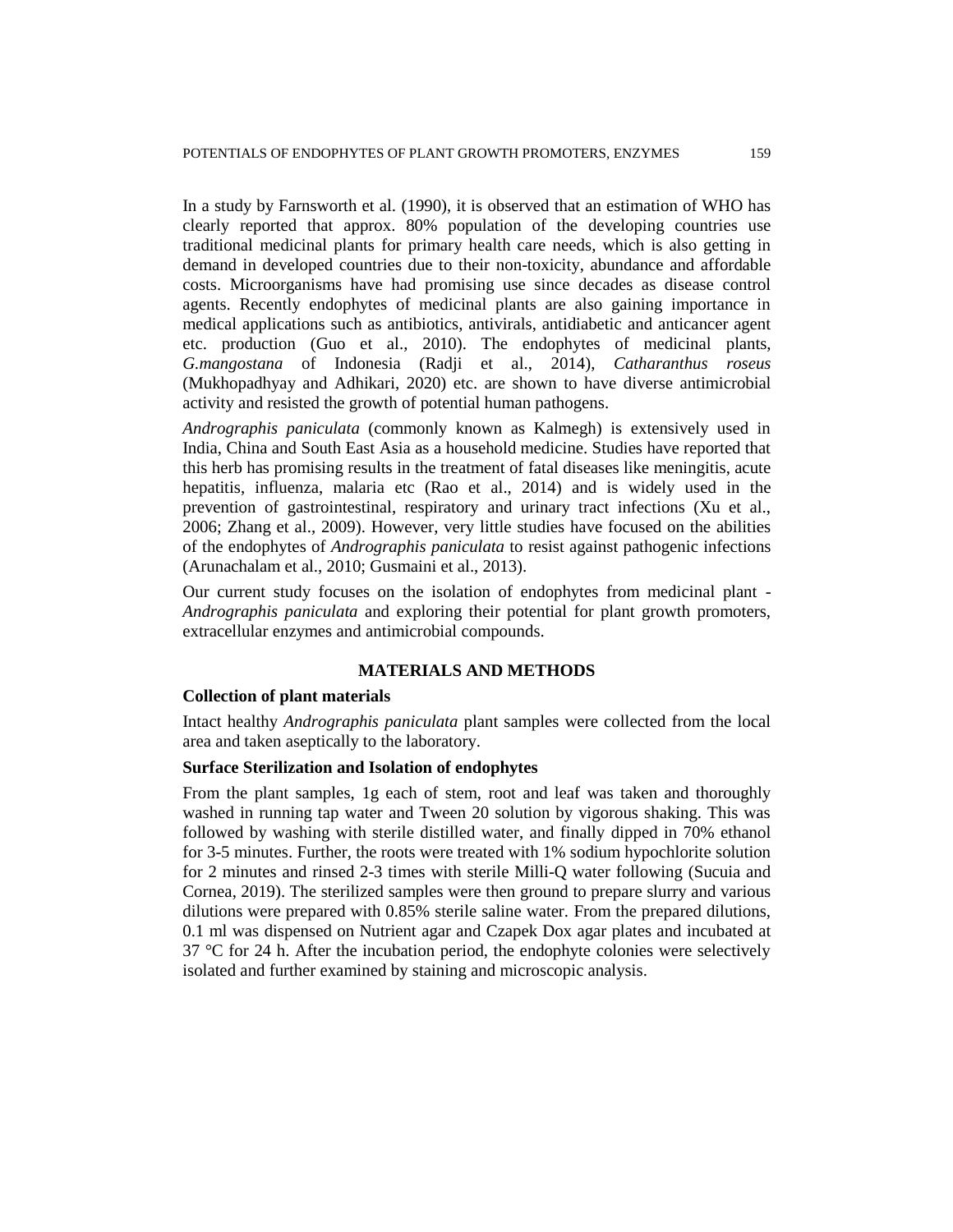#### **Screening of bacterial isolates for PGP trait analysis**

## **IAA production**

The bacterial isolates were aseptically inoculated into 20 ml of IAA media (NaNO<sub>3</sub>) 0.2%, K<sub>2</sub>HPO<sub>4</sub> 0.1%, Na<sub>2</sub>HPO<sub>4</sub> 0.2%, MgSO<sub>4</sub> 0.01%, CaCO<sub>3</sub> 0.2%, Glucose 1%) supplemented with 0.5% (v/v) of L- tryptophan and incubated for 10 days at  $28^{\circ}$ C. After 10 days, the isolates were centrifuged at 3000 rpm for 20 min and the supernatant was analyzed for IAA production following Gordon and Weber, 1951 by using freshly prepared Salkowski reagent and assessed for the development of red colour as positive result. Standard graph was plotted from known concentration of IAA and the amounts of IAA produced by the isolates were measured at 530 nm by spectrophotometeric analysis.

## **Phosphate Solubilization**

The endophytic bacterial isolates were screened for phosphate solubilization by inoculating into Pikovskaya medium (containing dextrose 10gm, Tricalcium phosphate 5gm,  $(NH_4)_{2}SO_4$  0.5 gm, NaCl 0.2 gm, MgSO<sub>4</sub> 0.1 gm, KCl 0.2 gm, FeSO<sub>4</sub> 0.002 gm, Yeast Extract 0.5 gm, MnSO<sup>4</sup> 0.002 gm, Agar-20 gm, distilled water 1liter) and incubated at 30 $\degree$ C for 7 days (Pikovskaya, 1948). Finally, the media plates were observed for the formation of clear halo around the colony due to the utilization of tricalcium phosphate present in the medium.

## **Nitrogen Fixation**

The bacterial isolates were inoculated into slants of Glucose  $N_2$  free mineral media (containing glucose-10 gm,  $K_2HPO_4$  1gm,  $MgSO_4$  0.20 gm, CaCO<sub>3</sub> 1gm, NaCl 0.2 gm, Fe $SO_4$  0.10 gm, Na2MO<sub>4</sub>-0.005 gm, Agar-10 gm, distilled water 1 liter) containing bromothymol blue solution and incubated at  $30^{\circ}$ C for 7 days and were observed for the appearance of prussian blue colour as indicative of nitrogen fixation by the isolates.

#### **Screening of fungal isolates for Extracellular Enzyme production**

#### **Cellulase Activity**

The fungal isolates were assessed for cellulase activity by streaking on CMC Agar media (containing  $K_2HPO_4$  1 gm,  $MgSO_4$  0.5 gm, NaCl 0.5 gm, FeSO<sub>4</sub> 0.01 gm, MnSO<sub>4</sub> 0.01 gm, NH<sub>4</sub>NO<sub>3</sub>-0.03 gm, CMC 10 gm, Agar-20 gm, distilled water 1 liter) and incubated for 5 days. After fungal growth appearance, the plates were flooded with 0.1% Congo red solution for 15 mins with gentle shaking and then de-stained with 1M NaCl solution for 15 minutes. Appearance of clear zones around fungal colony indicates cellulase activity.

#### **Amylase Activity**

The fungal isolates were assessed for amylase activity by inoculating on Starch Agar media (Beef Extract 3 gm, Soluble Starch 10 gm, Agar 20 gm, distilled water 1 liter) and incubated for  $24 - 48$  h. After incubation, the plates were flooded with  $1\%$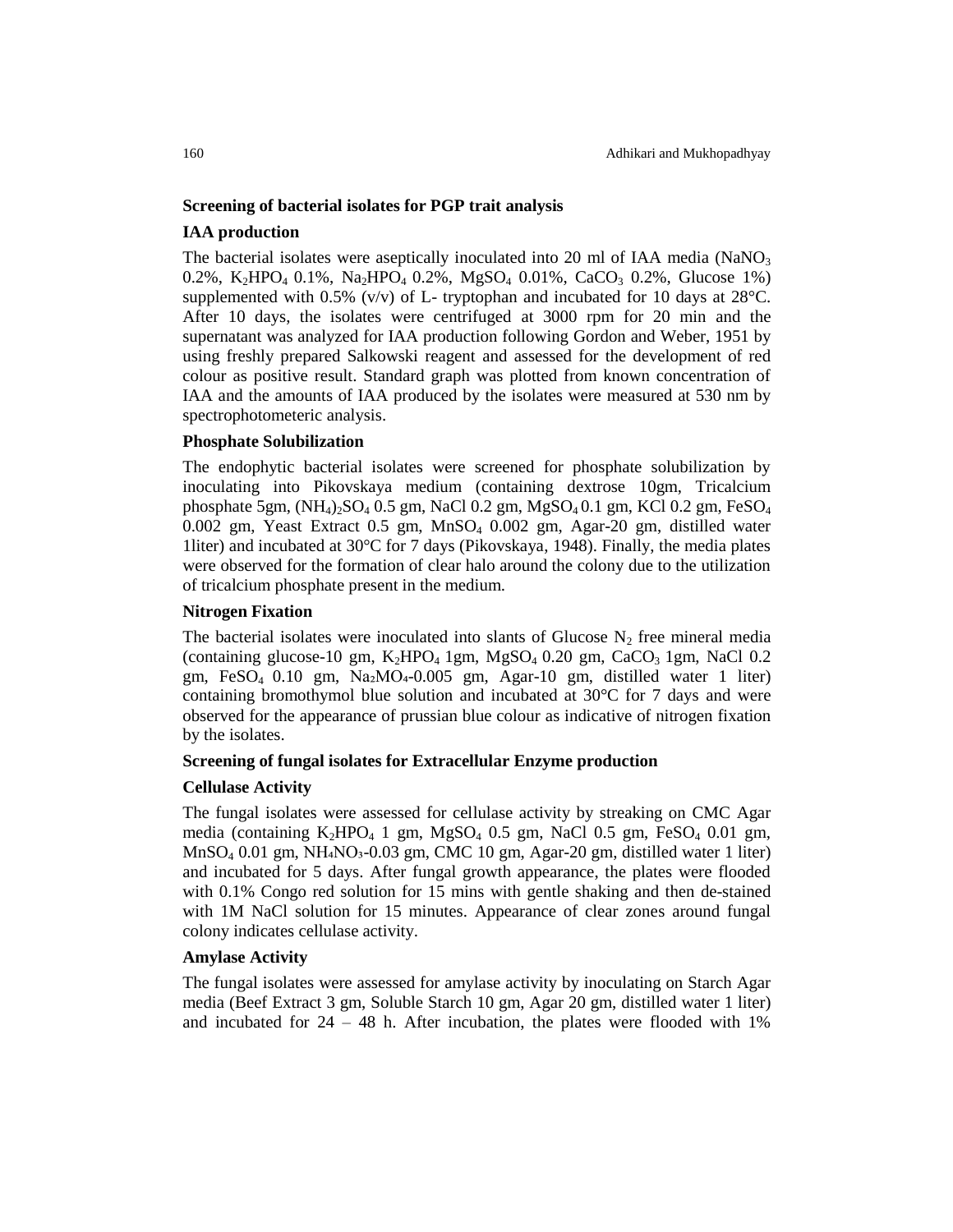Gram's iodine solution and observed for the appearance of a clear zone of hydrolysis around the fungal growth.

#### **Screening of endophytic bacteria and fungi for production of antimicrobials**

The endophytic bacterial and fungal isolates from *Andrographis paniculata* were cultured in 5 ml Nutrient broth and Sabouraud Dextrose broth medium respectively at 32°C for 5 days (allowing them to reach stationary growth phase) in a rotary shaker (150 rpm), followed by centrifugation at 8000 rpm for 8 mins. The culture filtrate was used for the screening of antimicrobial activity by agar-diffusion technique on Luria-Bertani agar media that was previously seeded with test pathogens - *E. coli*, *Staphylococcus* sp. and *Vibrio* sp. Sterile broth was set as control. Formation of any inhibition zone was recorded.

## **RESULTS AND DISCUSSION**

From the surface sterilized *Andrographis paniculata*, a total of 100 endophyte cfu were observed, of which the highest endophytic consortia were isolated from leaf tissue (47cfu), followed by the root (33 cfu) and stem tissue (20 cfu). This signified a diverse number of residing endophytes in *A. paniculata* leaves. Out of 100 endophytic cfu, morphologically distinct 9 bacterial and 6 fungal isolates were considered for further evaluation of their potential roles in the host plant physiological processes (Table 1).

| Plant<br>specimen          | Endophyte<br>Type | Leaf | <b>Stem</b> | Root | Total | Microscopic<br>Characterization                     |
|----------------------------|-------------------|------|-------------|------|-------|-----------------------------------------------------|
| Andrographis<br>paniculata | <b>Bacterial</b>  | 3    | 3           | 3    | 9     | Gram $(+)$ rods, few are<br>$gram(-)$               |
|                            | Fungal            | 3    | 2           |      | 6     | Fungal hyphae<br>identified to be<br>Alternaria sp. |

Table 1. Endophytes isolated from *Andrographis paniculata*

The bacterial endophytic isolates were microscopically characterized as gram positive rods, which are consistent with those found in the *Cassia tora* L. (Kumar et al*.,* 2015) and the fungal endophytic isolate was identified to be *Alternaria sp*. Also, *Aspergillus sp*. is identified as endophytes in *Andrographis paniculata* (Elfita et al*.,* 2015).

In the current study, efforts were made to observe the PGP properties of bacterial endophytes of *Andrographis paniculata* i.e., IAA production, N<sub>2</sub> fixation and phosphate solubilization (Table 2).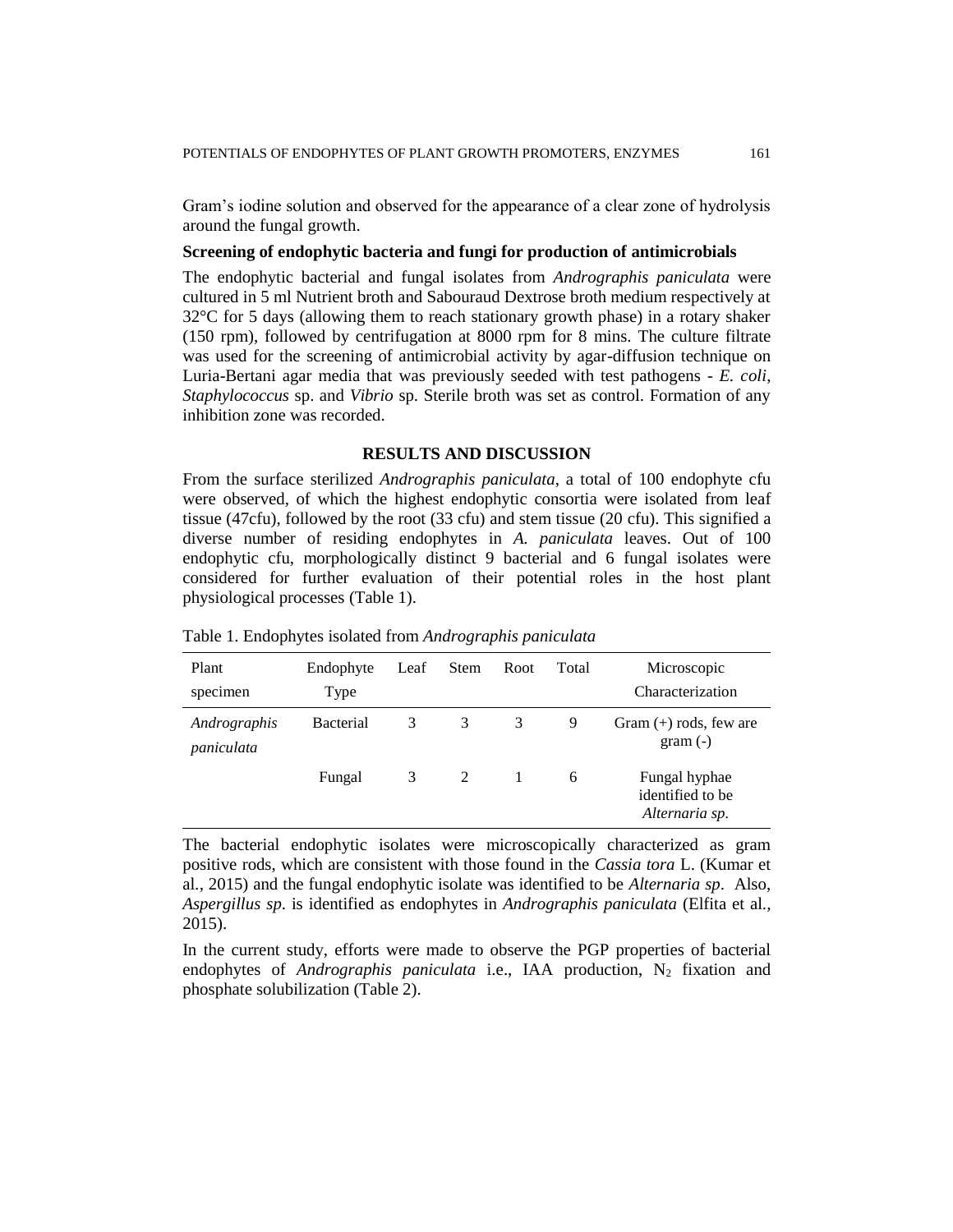|                      |         | <b>IAA</b> Production         |                             | $N_2$ fixation |
|----------------------|---------|-------------------------------|-----------------------------|----------------|
| Endophyte<br>isolate | Ability | Concentration<br>$(\mu g/ml)$ | Phosphate<br>Solubilization |                |
| $APL1-B$<br>1)       |         |                               |                             |                |
| $APL2-B$<br>2)       | $^{+}$  | 2                             |                             |                |
| APL3-B<br>3)         | $^{+}$  | 12                            |                             | $^{+}$         |
| $APS1-B$<br>4)       | -       |                               |                             |                |
| $APS2-B$<br>5)       | $^{+}$  | 31                            | $^{+}$                      |                |
| APS3-B<br>6)         |         |                               |                             |                |
| APR1-B<br>7)         | $+$     | 15                            |                             |                |
| 8)<br>$APR2-B$       | $^{+}$  | 3                             |                             |                |
| APR3-B<br>9)         | $^{+}$  | 45                            |                             |                |

Table 2. Plant Growth Promoting (PGP) Traits of Endophytic Bacterial Isolates of *A. paniculata*

Out of 9 isolates, 6 were found to produce IAA, the main auxin in higher plants. The root isolate, APR3-B was shown to produce maximum IAA  $(45\mu g/ml)$ , followed by the stem isolate, APS2-B (31µg/ml) after 10 days incubation with 0.5% Ltryptophan. This signifies their additive roles in promoting plant root and shoot growth, water and mineral uptake etc. (Liu et al*.,* 2010). No IAA detected in isolates in absence of L-tryptophan suggests that the endophytes synthesize IAA in Ltryptophan dependent indole-3 pyruvic acid (IPA) pathway (Lee et al*.,* 2004). This observation may be interpreted as the endophytes may be deficient of the tryptophan biosynthetic pathway and relies upon the host plant for the amino acid L-tryptophan, the extra amount is converted to IAA by the endophyte for efficient plant growth promotion. This signifies a mutually beneficial plant-microbe interaction. Phosphate solubilization by the endophyte, *Achromobacter xylosoxidans* is well documented in wheat (Jha and Kumar, 2009). In our study, 1 stem isolate, APS2-B was shown to solubilize P on Pikovskaya medium, as indicated by a clear halo around the colony is another PGP trait observed in the endophytic isolates. Inorganic P in chemical fertilizers gets immobilized in the soil and is unavailable to the plants. However, P solubilization by rhizospheric microorganisms is well reported (He et al*.,* 2010). The endophytes are also found to be capable of solubilizing the soil P reserve via production of organic acids and extracellular polysaccharides and releasing them into soil (Goldstein et al*.,* 1995). This makes them ideal candidates for the utilization of soil P reserve by the plants thus enhancing the crop yields. The highest P solubilizing endophytes reported seems to be *Streptomyces sp*. (Hamdali et al*.,* 2008), *Bacillus sp*., *Pseudomonas putida* etc (Rajkumar et al*.,* 2006). This solubilized P is further utilized in secondary metabolite biosynthesis like andrographolide in *Andrographis*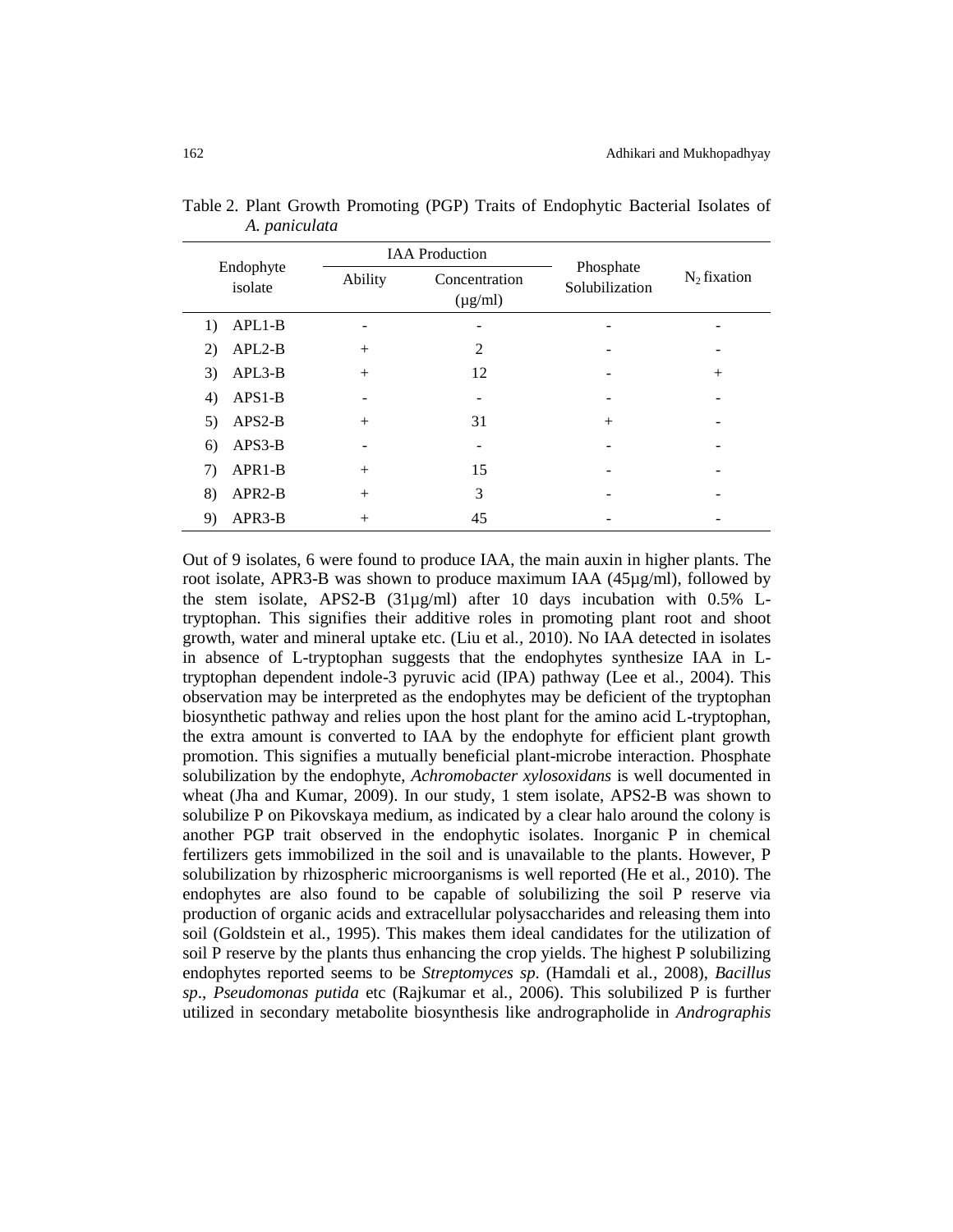*paniculata* (Vickery and Vickery, 1986). In addition to this, 1 leaf isolate, APL3-B was found to be capable of fixing atmospheric  $N_2$  in glucose  $N_2$  free minimal media, as indicated by prussian blue coloration. This is another PGP trait conferred by the endophytes towars plant growth and development processes. Till date, rhizospheric microorganisms are well known for their capability of atmospheric  $N_2$  fixation (Igiehon et al., 2018), the sole natural source of  $N_2$ , which is an important macronutrient of plants. The endophytes also fix atmospheric  $N_2$  by nitrogenase activity which is encoded by the nifH gene (Tonooka et al*.,* 2008) making them ideal for the supply of plant  $N_2$  source. The capability of isolates, APL3-B and APS2-B with diverse PGP traits make them agriculturally potential endophytes.

Beside PGP traits, preliminary screening of *Andrographis paniculata* fungal endophytic isolates for enzyme production (cellulase and amylase) was also carried out. Among 6 isolates, all were positive for the production of extracellular enzymes viz. cellulase and amylase (Table 3), which confers their potential role in plant pathogen resistance. Various plant pathogens attack plant tissues which are outcompeted and inhibited by the residing endophytic fungi with aid of different extracellular lytic enzymes like chitinase, protease, cellulase etc. production (Choi et al*.,* 2005) which breaks down the plant pathogen cell wall constituting chitin, modified cellulose, starch as storage material (de Bashan et al*.,* 2005).

| Endophytic Isolate        | Cellulase Activity | Amylase Activity |
|---------------------------|--------------------|------------------|
| $APL1-F$<br>1)            | $^{+}$             | $^{+}$           |
| APL <sub>2</sub> -F<br>2) | $^{+}$             | $^{+}$           |
| APL3-F<br>3)              | $^{+}$             | $^{+}$           |
| $APS1-F$<br>4)            | $^{+}$             | $^{+}$           |
| APS2-F<br>5)              | $^{+}$             | $^{+}$           |
| APR1-F<br>6)              | $^{+}$             | $^{+}$           |

Table 3. Enzyme Production Assessment of Fungal Endophytic Isolates of *A. paniculata*

The bacterial endophytes like *Bacillus* and *Pseudomonas sp*. induce chitinase expression which reduces the disease severity of plant pathogen - *Xanthomonas axonopodis* (Rajendran, 2006). These enzymes producing fungal endophytes can also be used as biotechnological sources for industrially and medically important enzymes (Promputtha et al*.,* 2007).

The antimicrobial potential of *Andrographis paniculata* endophytic extracts were also evaluated against 3 test pathogens - *E.coli*, *Staphylococcus sp*. and *Vibrio sp*.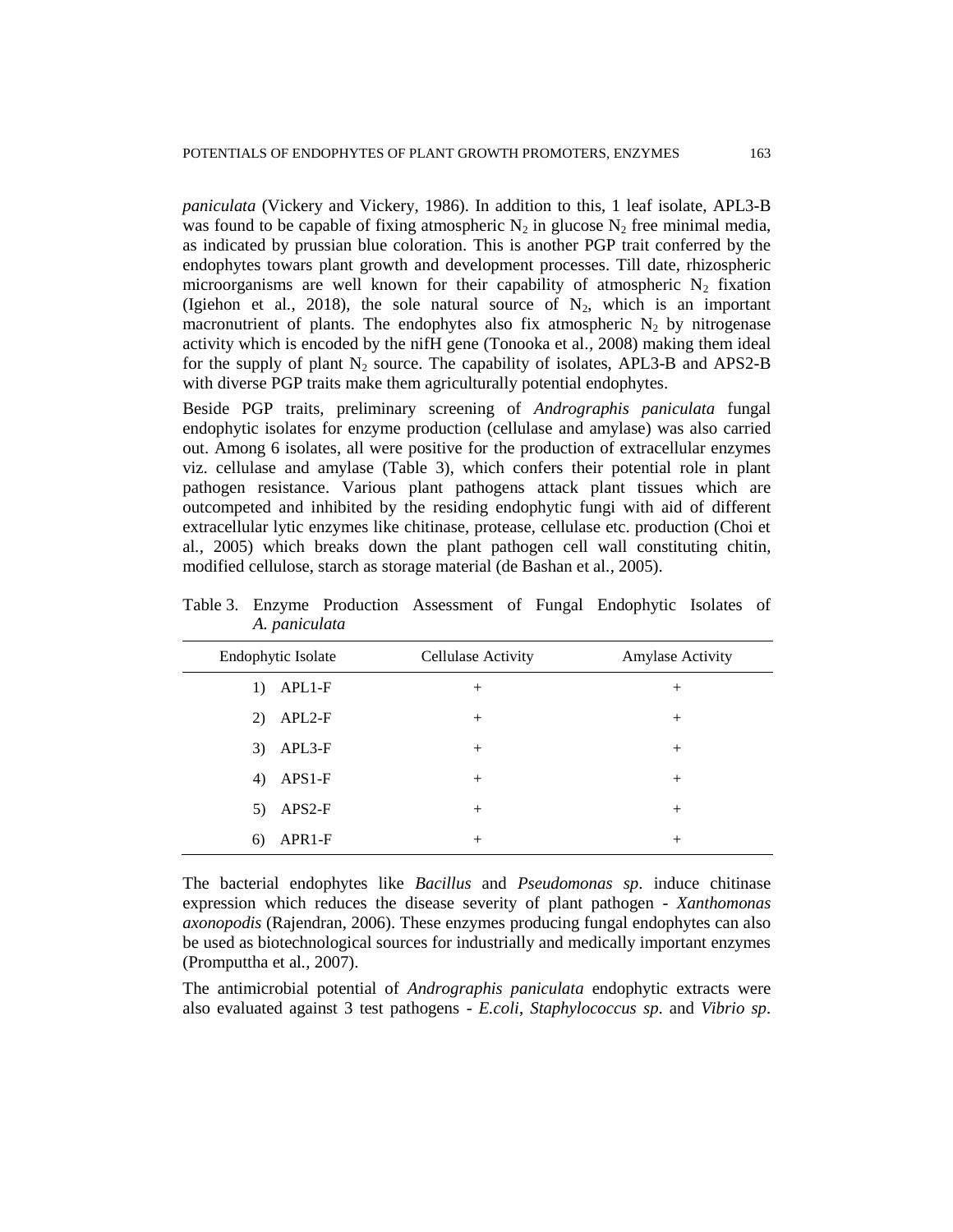Out of the 9 bacterial isolates, 4 isolates (APL1-B, APS2-B, APS3-B and APR3-B) were found to inhibit the test pathogens; of which the stem isolate, APS3-B significantly showed broad spectrum antimicrobial activity against *E.coli*, *Staphylococcus sp*. and *Vibrio sp*. 4 out of 6 fungal endophytic isolates namely, APL1-F, APS1-F, APS2-F and APR1-F were also inhibiting the test pathogens, and the latter 3 of them were found to significantly inhibit both *Staphylococcus sp*. and *Vibrio sp*. (Table 4).

| Isolates         | E. coli | Staphylococcus sp.         | Vibrio sp. |
|------------------|---------|----------------------------|------------|
| <b>Bacterial</b> |         | Zone of Inhibition (in mm) |            |
| $APL1-B$         | 15      |                            |            |
| $APL2-B$         |         |                            |            |
| APL3-B           |         |                            |            |
| $APS1-B$         |         |                            |            |
| APS2-B           |         | 13                         |            |
| APS3-B           | 16      | 13                         | 14         |
| APR1-B           |         |                            |            |
| APR2-B           |         |                            |            |
| APR3-B           |         | 10                         |            |
| Fungal           |         |                            |            |
| APL1-F           |         |                            | 17         |
| APL2-F           |         |                            |            |
| APL3-F           |         |                            |            |
| $APS1-F$         |         | 10                         | 11         |
| APS2-F           |         | 10                         | 12         |
| APR1-F           |         | 11                         | 13         |

Table 4. Antimicrobial Activity of Endophytes of *A. Paniculata*

*E. coli* is the leading cause of community acquired urinary tract infection (UTI) among 1/3rd of women population (Minardi et al*.,* 2011). The phytochemicals extracted from *Andrographis paniculata* are capable of inhibiting uropathogenic *E. coli* strains (Sahare and Shinde, 2014) because they contain various essential oils and bioactive compounds with high sensitivity against *E.coli* (Gupta and Shukla, 2017). Contrarily, our study showed that *A. paniculata* leaf and stem endophytes (APL1-B and APS3-B) were strongly combating *E.coli* growth which can be used as an alternative against antibiotics in UTI treatment because the frequent use of antibiotics can cause vaginal and intestinal dysbiosis. Various species of *Staphylococcus* are opportunistic pathogens which causes a wide range of infections from mild skin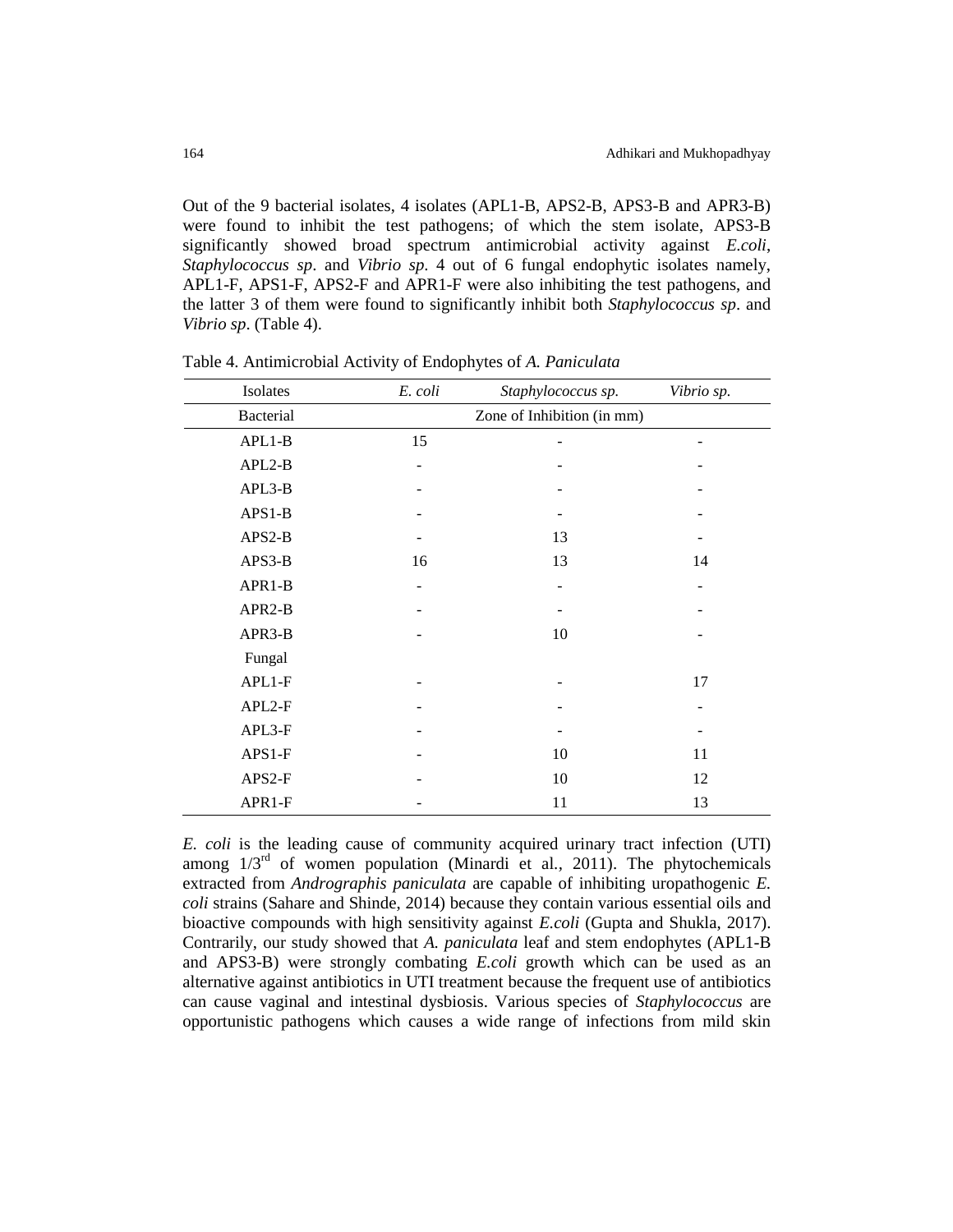lesions (Foster et al*.,* 1996) to severe necrotizing pneumonia, bacteremia, endocarditis etc. (Oliveira, 2018). Studies reported that *A. paniculata* leaf extracts can effectively inhibit *Staphylococcus sp*. at low MIC by oxidative damage via downregulating superoxide dismutase (Hussain and Mustakim, 2017). Our study showed that most of the *A. paniculata* endophytic bacterial (APS2-B, APS3-B, APR3-B) and fungal isolates (APS1-F, APS2-F, APR1-F) have inhibitory activity against *Staphylococcus sp*. which is consistent with results of Arunachalam et al*.,* 2010. *Vibrio sp*., the etiological agent of cholera, gastroenteritis and fulminant sepsis (Morris, 2003) is reported to be potentially inhibited by *A. paniculata* extracts. This is due to the presence of andrographolide, which is reported to have antiquorum sensing potential in *Vibrio harveyi*, thus inhibiting biofilm formation and bacterial virulence (Mary et al*.,* 2017). Our study showed that *A. paniculata* endophytes, mainly fungal endophyte extracts have maximum inhibitory zones against *Vibrio sp*. Our investigation suggested that apart from *A. paniculata* phyto-extracts, the endophytes can also be used for medical purposes as they have broad and specific antimicrobial activity. Currently, endophytes are reported to be used in pharmaceutical purposes for the discovery of diverse human therapeutic agents like antibiotics, antimycotics, anti-carcinogenics etc. (Guo et al*.,* 2008).

#### **CONCLUSION**

In conclusion, the endophytes of the medicinal plant -*Andrographis paniculata* are novel and diverse. They exhibit diverse PGP traits that help in the improvement of growth and development of *A. paniculata* and serve as a bioresource of medically important enzymes, which helps the plants in pathogen resistance. They also exhibit potential antagonistic effects against potential human pathogens causing skin, gastrointestinal, and urinary tract infections. Thus, the endophytes are promising sources of bioactive compounds in agricultural, biotechnological and pharmaceutical fields.

#### **REFERENCES**

- Ali, S., Charles, T.C. and Glick, B.R. (2017). Endophytic phytohormones and their role in plant growth promotion. In: Doty, S.L., (Editor) Functional importance of the plant microbiome. *Springer, Berlin*. Pp. 89-105.
- Arunachalam, C. and Gayathri, P. (2010). Studies on bioprospecting of endophytic bacteria from the medicinal plant of Andrographis paniculata for their antimicrobial activity and antibiotic susceptibility. *International Journal of Current Pharmaceutical Research*, 2(4): 63-8.
- Bahl, G.S., Pasricha, N.S. and Ahuja, K.L. (2000). Effect of fertilizer nitrogen and phosphorus on the grain yield, nutrient uptake and oil quality of sunflower. *Journal of the Indian Society of Soil Science*, 45(2): 292-296.
- Bal, H.B., Das, S., Dangar, T.K. and Adhya, T.K. (2013). ACC deaminase and IAA producing growth promoting bacteria from the rhizosphere soil of tropical rice plants. *Journal of Basic Microbiology*, 53: 972-984.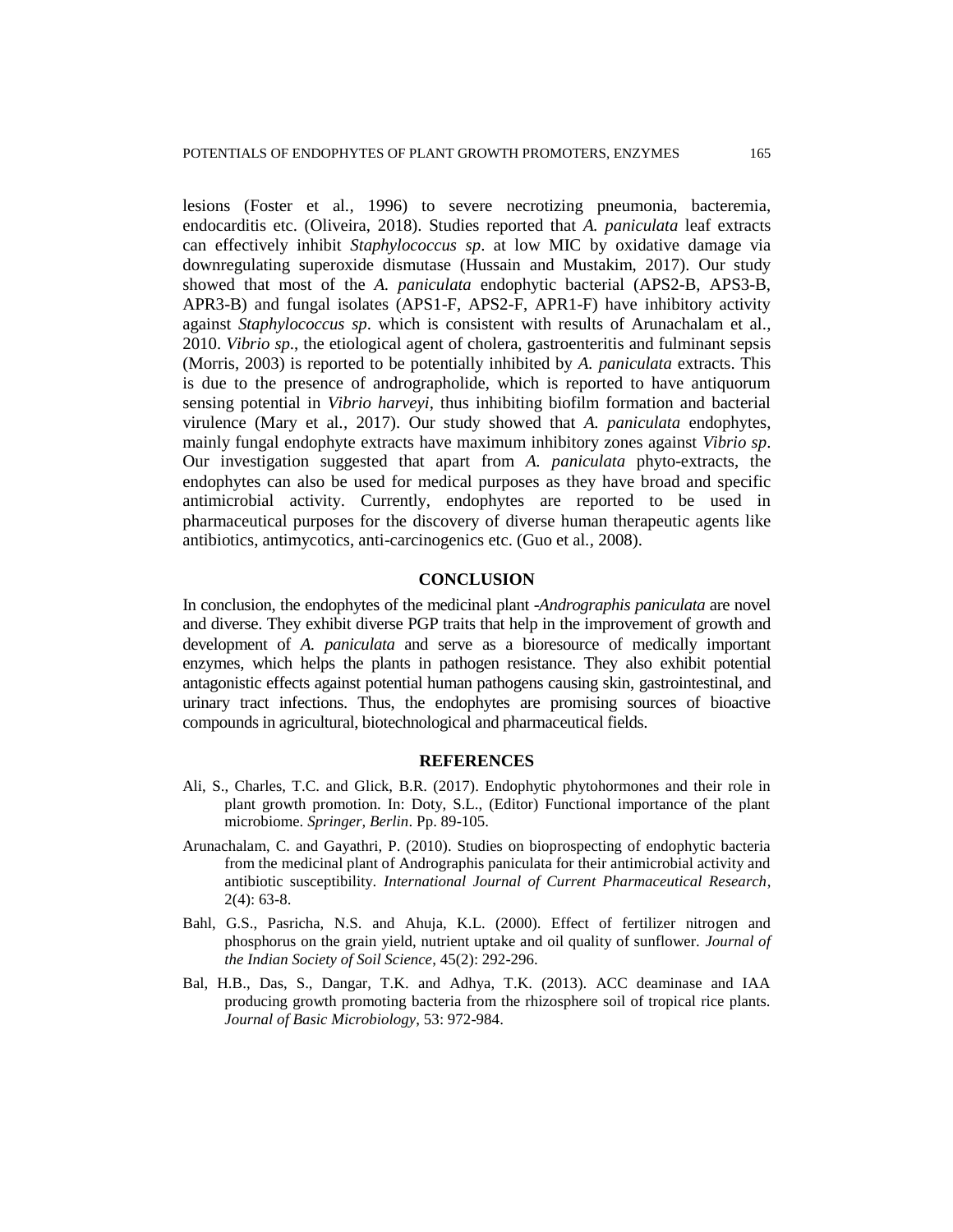- Chanway, C.P. (1996). Endophytes: they're not just fungi. *Canadian Journal of Botany*, 74(3): 321-322.
- Chen, C., Bauske, E.M., Musson, G., Rodriguez-Kibana, R. and Kloepper, J.W. (1995). Biological control of Fusarium wilt on cotton by use of endophytic bacteria. *Biological Control*, 5: 83-91.
- Choi, Y.W., Hodgkiss, I.J. and Hyde, K.D. (2005). Enzyme production by endophytes of Brucea javanica. *Journal of Agricultural Technology*, 1: 55-66.
- Dastogeer, K.M.G., Li, H., Sivasithamparam, K., Jones, M.G.K. and Wylie, S.J. (2018). Host specificity of endophytic mycobiota of wild nicotiana plants from arid regions of northern Australia. *Microbial Ecology*, 75(1): 74-87.
- de-Bashan, L.E., Antoun, H. and Bashan, Y. (2005). Cultivation factors and population size control uptake of nitrogen by the microalgae Chlorella vulgaris when interacting with the microalgae growth-promoting bacterium *Azospirillum brasilense*. *FEMS Microbiology Ecology*, 54: 197-203.
- Dubay, V.S., Bhalla, R. and Luthra, R. (2003). Review: An overview of the non-mevalonate pathway for terpenoid biosynthesis in plant. *Journal of Bioscience*, 28(5): 637-646.
- Elfita, E., Muharni, M. and Munawar, M. (2015). Endophytic fungi isolated from Sambiloto (*Andrographis paniculata Nees*) as a source of fungal lipid production. *Journal of Chemical and Pharmaceutical Research*, 7(9S): 66-69.
- Farnsworth, N.R. (1990). The role of ethnopharmacology in drug development. In: Chadwick, D.J., Marsh, J. (Editors), Bioactive Compounds from Plants. Ciba Foundation Symposium 154, John Wiley and Sons held at Chichester. Pp. 2-21.
- Freeman, E.M. (1904). The seed fungus of Lolium temulentum L. the darnel. *Philosophical Transactions of the Royal Society of London [Biology],* 196: 1-27.
- Goldstein, A.H. (1995). Recent progress in understanding the molecular genetics and biochemistry of calcium phosphate solubilization by gram negative bacteria. *Biological Agriculture and Horticulture*, 12: 185-93.
- Goldstein, A.H. (1986). Bacterial solubilization of mineral phosphates: Historical perspective and future prospects. *American Journal of Alternative Agriculture*, 1: 51-57.
- Gordon, S.A. and Weber, R.P. (1951). Colorimetric estimation of indole acetic acid. *Plant Physiology*, 26: 192-195.
- Gunatilaka, A.A.L. (2006). Natural products from plant associated microorganisms: distribution, structural diversity, bioactivity, and implications of their occurrence. *Journal of Natural Products*, 69(3): 509-526.
- Guo, B., Wang, Y., Sun, X. and Tang, K. (2008). Bioactive natural products from endophytes: a review. *Applied Biochemistry and Microbiology*, 44(2): 136-142.
- Guo, L., Yu, H., Zhang, L., Li, L., Zheng, C., Li, W., Sun, P. and Qin, L. (2010). Recent developments and future prospects of antimicrobial metabolites produced by endophytes. *Microbiological Research*, 165(6): 437-449.
- Gupta, V. and Shukla, A.K. (2017). Sensitivity of uropathogenic bacteria against some bioactive compounds of Kalmegha (*Andrographis paniculata*) and Chirayta (*Swertia chirata*). *International Journal of Science and Research*, 6(11): 1380-1384.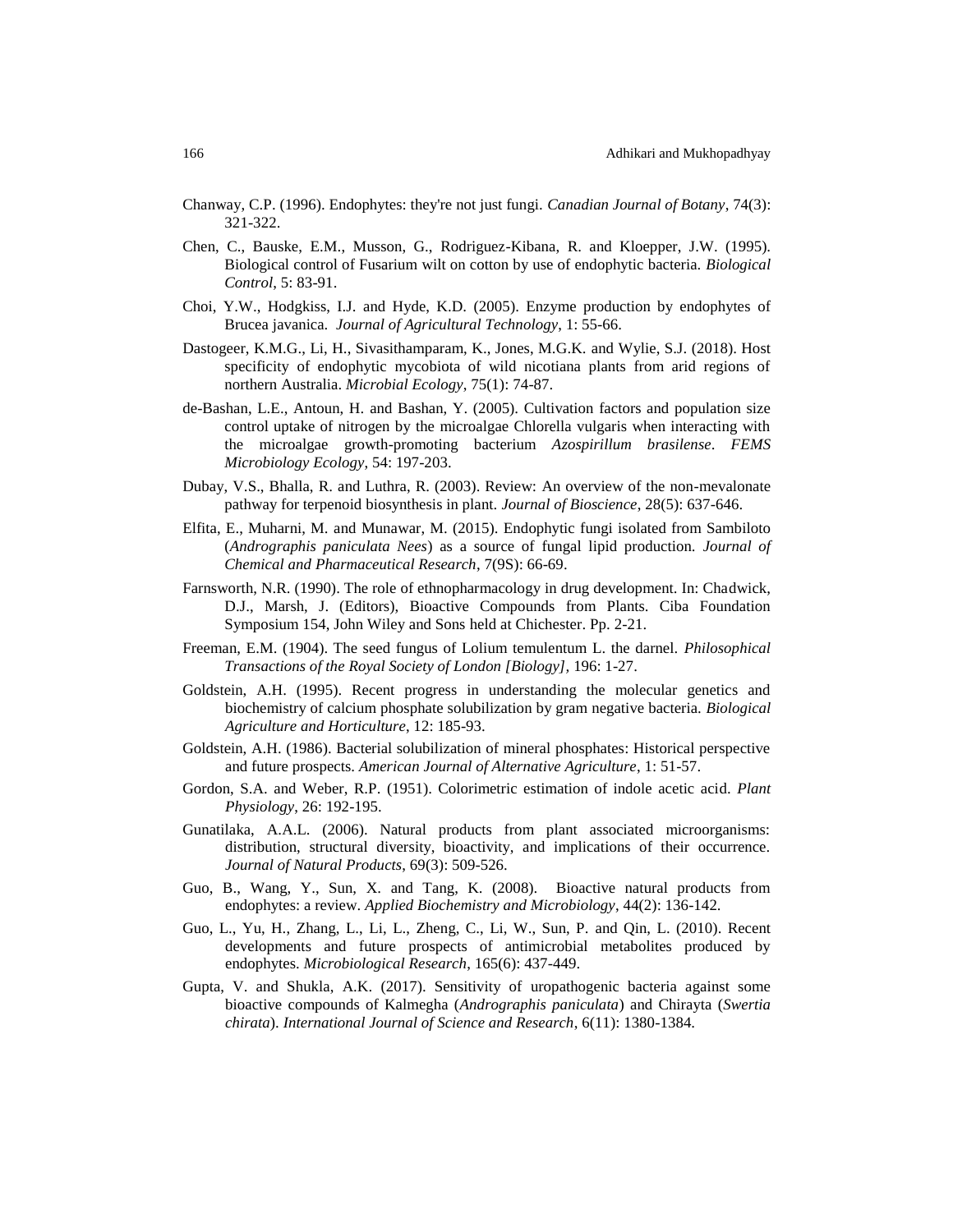- Gusmaini, Aziz, S.A., Munif, A., Sopandie, D. and Bermawie, N. (2013). Isolation and selection of endophytic bacteria consortia from medicinal plant (Andrographis paniculata) as plant growth promoting agents. *Journal of Agronomy*, 12(3): 113-121.
- Hallmann, J., Hallmann, A.Q., Mahaffee, W.F. and Kloepper, J.W. (1997). Bacterial endophytes in agricultural crops. *Canadian Journal of Microbiology*, 43: 895‐914.
- Hamdali, H., Bouizgarne, B., Hafidi, M., Lebrihi, A., Virolle, M.J. and Ouhdouch, Y. (2008). Screening for rock phosphate-solubilizing Actinomycetes from Moroccan phosphate mines. *Applied Soil Ecology,* 38: 12-19.
- He, L.Y., Zhang, Y.F., Ma, H.Y., Su, L.N., Chen, Z.J., Wang, Q.Y., Meng, Q. and Fang, S.X. (2010). Characterization of copper resistant bacteria and assessment of bacterial communities in rhizosphere soils of copper-tolerant plants. *Applied Soil Ecology,* 44: 49-55.
- He, Z.L. and Zhu, J. (1998). Microbial utilization and transformation of phosphate adsorbed by variable charge minerals. *Soil Biology and Biochemistry,* 30: 917-923.
- Hussain, M. I., Asghar, H. N., Akhtar, M. J. and Arshad, M. (2013). Impact of phosphate solubilizing bacteria on growth and yield of maize. *Soil and Environment,* 32(1): 71- 78.
- Hussain, R.M., Razak, Z.N.R.A., Saad, W.M.M. and Mustakim, M. (2017). Mechanism of antagonistic effects of *Andrographis paniculata* methanolic extract against Staphylococcus aureus. *Asian Pacific Journal of Tropical Medicine*, 10(7): 685-695.
- Igiehon, N.O. and Babalola, O.O. (2018). Rhizosphere microbiome modulators: Contributions of nitrogen fixing bacteria towards sustainable agriculture. *International Journal of Environmental Research and Public Health,* 15: 574.
- James, E.K. and Olivares, F.L. (1998). Infection and colonization of sugarcane and other gramineous plants by endophytic diazotrophs. *Critical Reviews in Plant Sciences,* 17: 77-119.
- Jha, P. and Kumar, A. (2009). Characterization of novel plant growth promoting endophytic bacterium *Achromobacter xylosoxidans* from wheat plant. *Microbial Ecology*, 58: 179- 188.
- Kado, C.I. (1992). Plant pathogenic bacteria. In: The Prokaryotes, Balows, A., Truper, H.G., Dworkin, M., Harder, W. (Editors). Springer Science, New York. Pp. 659-674.
- Lee, S., Flores-Encarnacion, M., Contreras-Zentella, M., Garcia-Flores, L., Escamilla, J. E., and Kennedy, C. (2004). Indole-3-acetic acid biosynthesis is deficient in *Gluconacetobacter diazotrophicus* strains with mutations in cytochrome C biogenesis genes. *Journal of Bacteriology,* 186(16): 5384-5391.
- Liu, X., Jia, J., Atkinson, S., Camara, M., Gao, K., Li, H. and Cao, J. (2010). Biocontrol potential of an endophytic Serratia sp. G3 and its mode of action. *World Journal of Microbiology and Biotechnology*, 26: 1465-1471.
- Lu, L., He, C., Jin, Y., Zhang, X. and Wei, J. (2013). Effects of application of phosphorus and potassium fertilizers at different growth stages on the growth and bioactive compounds of Salvia miltiorrhiza Bunge. *Australian Journal of Crop Science*, 7(10): 1533-1543.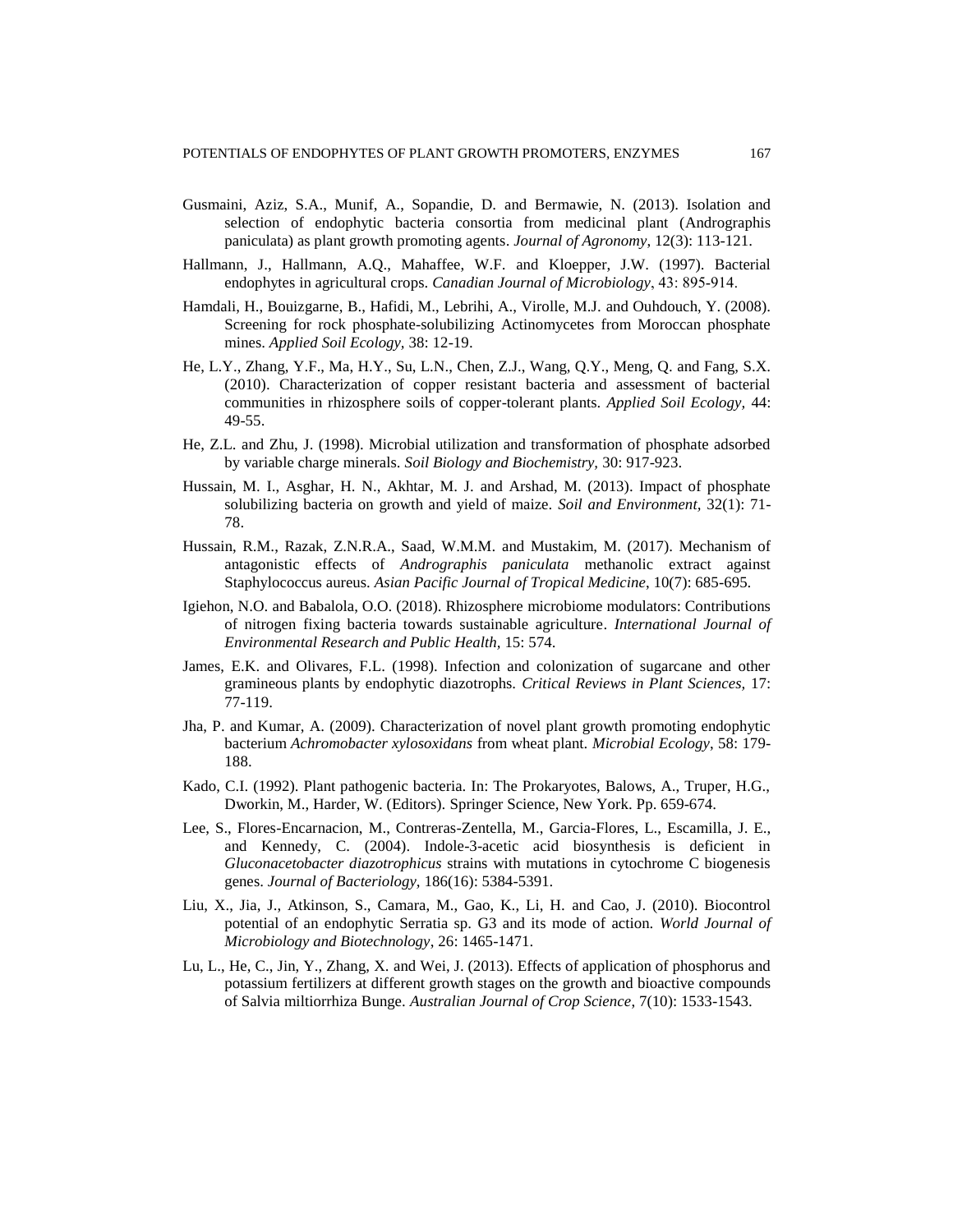- Mary, R. and Narasimhan, B. (2017). Antiquorum Sensing Potential of Andrographolide from Andrographis paniculata in Vibrio harveyi. *Research Journal of Pharmacy and Technology*, 10: 449.
- Minardi, D., d' Anzeo, G., Cantoro, D., Conti, A. and Muzzonigro, G. (2011). Urinary tract infections in women: etiology and treatment options. *International Journal of General Medicine*, 4: 333-43.
- Morris, J.G. (2003). Cholera and other types of vibriosis: a story of human 643 pandemics and oysters on the half shell. *Clinical Infectious Diseases,* 37: 272-280.
- Muangthong, A., Youpensuk, S. and Rerkasem, B. (2015). Isolation and characterization of endophytic nitrogen fixing bacteria in sugarcane. *Tropical Life Sciences Research,* 26: 41-51.
- Mukhopadhyay, M. and Adhikari, M. (2020). Endophytes of *Catharanthus roseus*: A potential source of plant growth promoters and antimicrobial compounds. *Journal of Advanced Scientific Research*, 11(2): 209-212.
- Oliveira, D., Borges, A. and Simoes, M. (2018). Staphylococcus aureus toxins and their molecular activity in infectious diseases. *Toxins,* 10: 252.
- Pikovskaya, R.I. (1948). Mobilization of Phosphorus in Soil Connection with the Vital Activity of Some Microbial Species. *Microbiology*, 17: 362-370.
- Promputtha, I., Lumyong, S., Dhanasekaran, V., McKenzie, E.H.C., Hyde, K.D. and Jeewon, R. (2007). A phylogenetic evaluation of whether endophytes become saprotrophs at host senescence. *Microbial Ecology,* 53: 579-590.
- Quispel, A. (1992). A search of signal in endophytic microorganisms. In: Verma, D.P.S. (Editor). Molecular signals in plant - microbe communications, CRS Press, Boca Raton, FL. Pp. 475-491.
- Radji, M., Sumiati, A., Rachmayani, R. and Elya, B. (2011). Isolation of fungal endophytes from Garcinia mangostana and their antibacterial activity. *African Journal of Biotechnology,* 10(1): 103-107.
- Rajendran, L., Saravanakumar, D., Raguchander, T. and Samiyappan, R. (2006). Endophytic bacterial induction of defence enzymes against bacterial blight of cotton. *Phytopathologia Mediterranea*, 45: 203–214.
- Rajkumar, M., Nagendran, R., Kui, J.L., Wang, H.L., and Sung, Z.K. (2006). Influence of plant growth promoting bacteria and Cr (VI) on the growth of Indian mustard. *Chemosphere*, 62: 741–748.
- Rao, C.H.V., Azmi, L. and Gupta, S.S. (2014). Phytochemical and pharmacological review on Andrographis serpyllifolia: Potential herbal cure-all. *Mintage journal of Pharmaceutical and Medical Sciences*, 3(3): 1-3.
- Saber, K., Nahla, L.D. and Chedly, A. (2005). Effect of P on nodule formation and N fixation in beans. *Agronomy for Sustainable Development,* 25: 389–393.
- Sahare, P., Moon, A. and Shinde, G.B. (2014). In vitro Phytochemical analysis combating urinary tract infection with *Andrographis paniculata*. *Journal of Pharmaceutical, Chemical and Biological Sciences,* 2(2): 93-103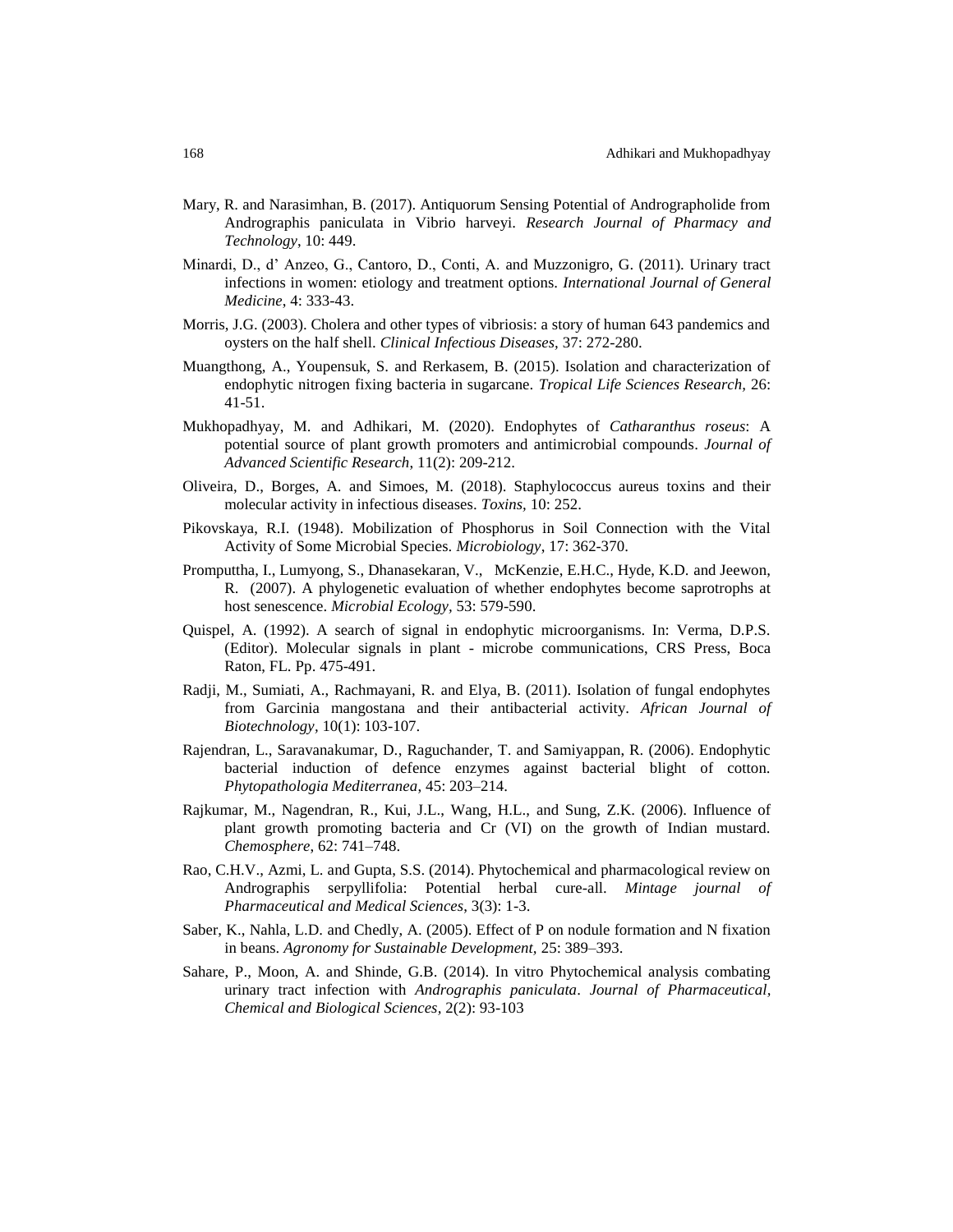- Sarker, B.C. and Karmoker, J.L. (2011). Effects of phosphorus lentil deficiency on accumulation of biochemical compounds in (Lens culinaris medik.). *Bangladesh Journal of Botany*, 40(1): 2327.
- Shi, Y.W., Lou, K. and Li, C. (2009). Isolation, quantity distribution and characterization of endophytic microorganisms within sugar beet. *African Journal of Biotechnology,* 8: 835-840.
- Siciliano, S.D., Fortin, N., Mihoc, A., Wisse, G., Labelle, S., Beaumier, D., Ouellette, D., Roy, R., Whyte, L.G., Banks, M.K., Schwab, P., Lee, K. and Greer, C.W. (1998). Selection of specific endophytic bacterial genotypes by plants in response to soil contamination. *Applied and Environmental Microbiology,* 67: 2469-2475.
- Sicuia, B. and Cornea, C.P. (2019). Isolation procedures for endophytes harvesting. *Agro Life Scientific Journal,* 8(1): 43-52
- Strobel, G. and Daisy, B. (2003). Bioprospecting for microbial endophytes and their natural products. *Microbiology and Molecular Biology Reviews,* 67: 491-502.
- Sulandjari, Linayanti, and Wartoyo. (2007). Phosphorus and paclobutrazol, its effect on yield and quality oil of *Mentha arvensis* L. Proceedings national seminar on Hortikultura. Pp. 556-559.
- Sunitha, V.H., Nirmala Devi, D. and Srinivas, C. (2013). Extracellular enzymatic activity of endophytic fungal strains isolated from medicinal plants. *World Journal of Agricultural Sciences,* 9(1): 1-9.
- Taghavi, S., Garafola, C., Monchy, S., Newman, L., Hoffman, A., Weyens, N., Barac, T., Vangronsveld, J. and Vander Lelie, D. (2009). Genome survey and characterization of endophytic bacteria exhibiting a beneficial effect on growth and development of poplar trees. *Applied and Environmental Microbiology*, 75(3): 748-757.
- Terakado-Tonooka, J., Owaki, Y., Yamakawa, H., Tanaka, F., Yoneyama, T. and Fujihara, S. (2008). Expressed nifH genes of endophytic bacteria detected in field-grown sweet potatoes (*Ipomoea batatas* L.). *Microbes and Environments*, 23: 89-93.
- Ulrich, K., Ulrich, A. and Ewald, D. (2008). Diversity of endophytic bacterial communities in poplar grown under field conditions. *FEMS Microbiology Ecology*, 63: 169-180.
- Uzma, F., Konappa, N.M. and Chowdappa, S. (2016). Diversity and extracellular enzyme activities of fungal endophytes isolated from medicinal plants of Western Ghats, Karnataka. *Egyptian Journal of Basic and Applied Sciences,* 3(4): 335-342.
- Kumar, V., Kumar, A., Pandey, K.D. and Roy, B.K. (2015). Isolation and characterization of bacterial endophytes from the roots of Cassia tora L. *Annals of Microbiology,* 65(3): 1391-1399.
- Vickery, M.L. and Vickery, B. (1986). Secondary Plant Metabolism. The Macmillan Press Ltd. Pp.112-154.
- Xu, Y., Marshall, R.L. and Mukkur, T.K.S. (2006). An investigation on the antimicrobial activity of *Andrographis paniculata* extracts and andrographolide in vitro. *Asian Journal of Plant Sciences,* 5: 527-530.